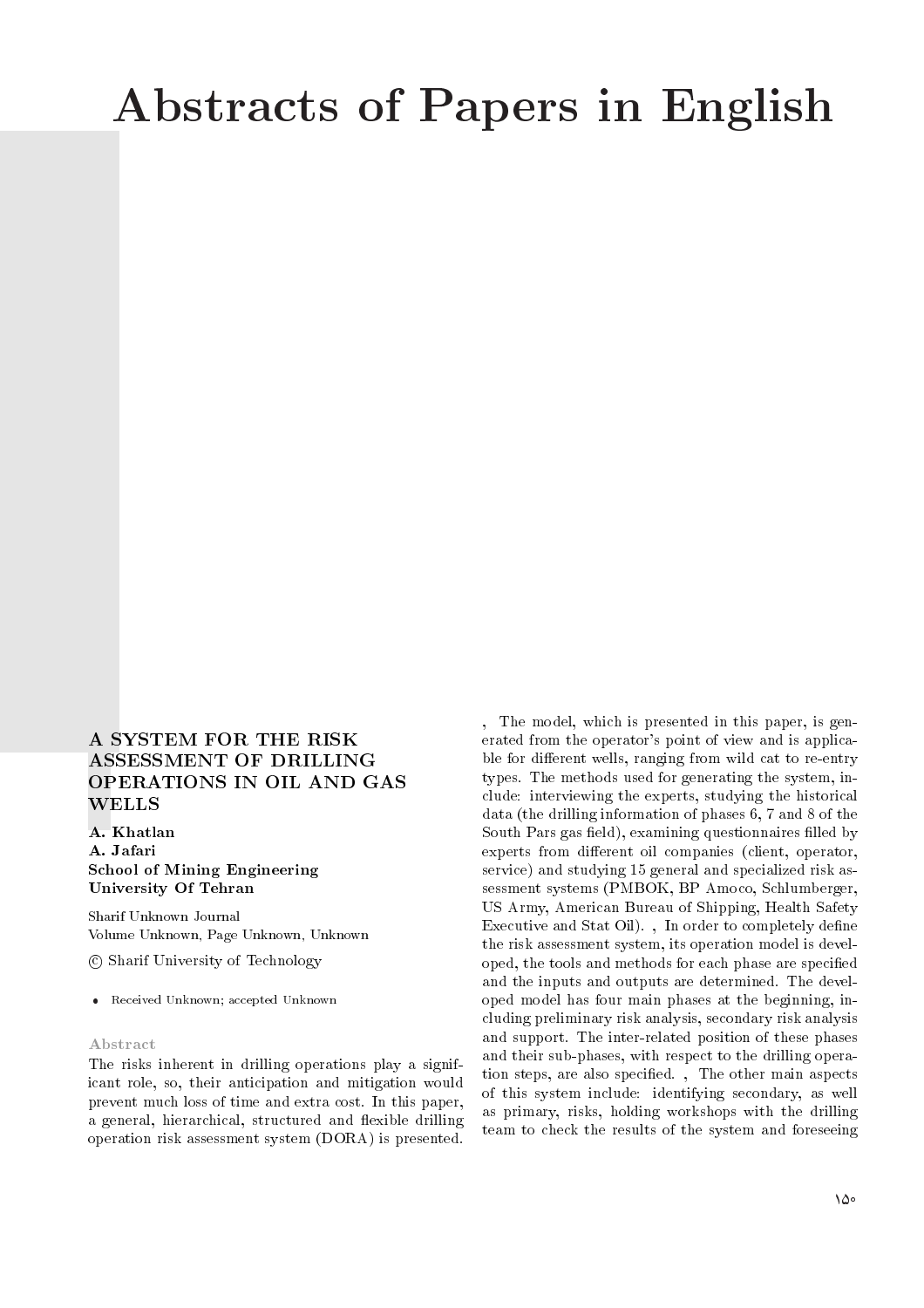databases (Risk register and Lesson learned).

Key Words: risk, drilling operation, risk identication, risk assessment, dora.

## THE EFFECTS OF LANTHANUM AND NIOBIUM OXIDES ON THE MICROSTRUCTURE AND ELECTRICAL PROPERTIES OF PZT CERAMICS

S. khameneh asl

A. Nemati

K. Poorazarang

Dept. of Materials Science and Engineering Sharif University of Technology

Sharif Unknown Journal Volume Unknown, Page Unknown, Unknown

c Sharif University of Technology

Received Unknown; accepted Unknown

#### Abstract

In this research, the effects of Lanthanum and Niobium oxides on the microstructure and electrical properties of a solid solution of lead Titanate Zirconate Piezoelectric Ceramics were studied in the morphotropic regions, with a composition of Pb1.1(Zr 0.53Ti0.47)O3. Samples were prepared via a conventional ceramic procedure and the Lanthanum oxide content was in the range of  $0.3\%$ . The results showed that, in the sample with mole 2% Lanthanum oxide, the densification and sintering were improved at 12000C. Although both cations are in the Lantanate group and, usually, therefore, must act as donor type additives, the difference in the atomic radii caused different behavior. It would seem that La is more compatible with the structure and has more solubility. With more La, the second phase was observed, which created some tension. This cannot be compensated for by the tetragonality of the system. Besides which, Lanthanum oxide reduces the grain size distribution of the system., Regarding the effects of Nd, these effects were started at lower amounts, but, its effect on the density was not significant. The electrical measurements indicated improvements up to mole 2% of the additives and a reduction thereafter.

Key Words: pzt, piezoelectric,  $La_2O_3$ ,  $Nd_2O_3$ , sintering.

# INVESTIGATION INTO MELT SPINNING PARAMETERS IN Ni-38Co-8Fe-8Si-2B MAGNETIC ALLOY

A. Jazayeri Gharehbagh J. Mola M.R. Rezaei M. Pourabdoli Materials Research Center Institute for Technology Development Research

Sharif Unknown Journal Volume Unknown, Page Unknown, Unknown

c Sharif University of Technology

Received Unknown; accepted Unknown

#### Abstract

Using a Chill Block Melt Spinning (CBMS) apparatus, the effect of melt spinning parameters on the dimensions and appearance of melt-spun Ni-38Co-8Fe-8Si-2B ribbons, was investigated. Four series of melt spinning experiments were carried out under an argon atmosphere, during each of which only one parameter varied while the others were kept constant. The parameters examined included; wheel linear speed, melt ejection pressure, nozzle angle and nozzle orice diameter. The width of ribbons was found to increase with an increase in nozzle orifice diameter, wheel speed (at low roll speeds), nozzle angle and ejection pressure, whereas, their thickness directly corresponds to the nozzle orifice diameter and ejection pressure and, inversely, to wheel speed and nozzle angle. At high roll linear speeds, the variation of ribbon width with roll speed is not signicant. The production of high quality melt-spun ribbons with desirable dimensions demands, not only precise control of each individual parameter within its range, but also consistency among all parameters.

Key Words: magnetic materials, melt spinning, amourphous, rapid solidication, Ni-38Co-8Fe-8Si-2B alloy.

EFFECT OF DEFORMATION STRAIN RATE WITHIN THE **INTER-CRITICAL**  $(\alpha + \gamma)$  **REGION ON** FERRITE GRAIN REFINEMENT IN MICROALLOYED STEEL

B. Eghbali Dept. of Materials Engineering Sahand University of Technology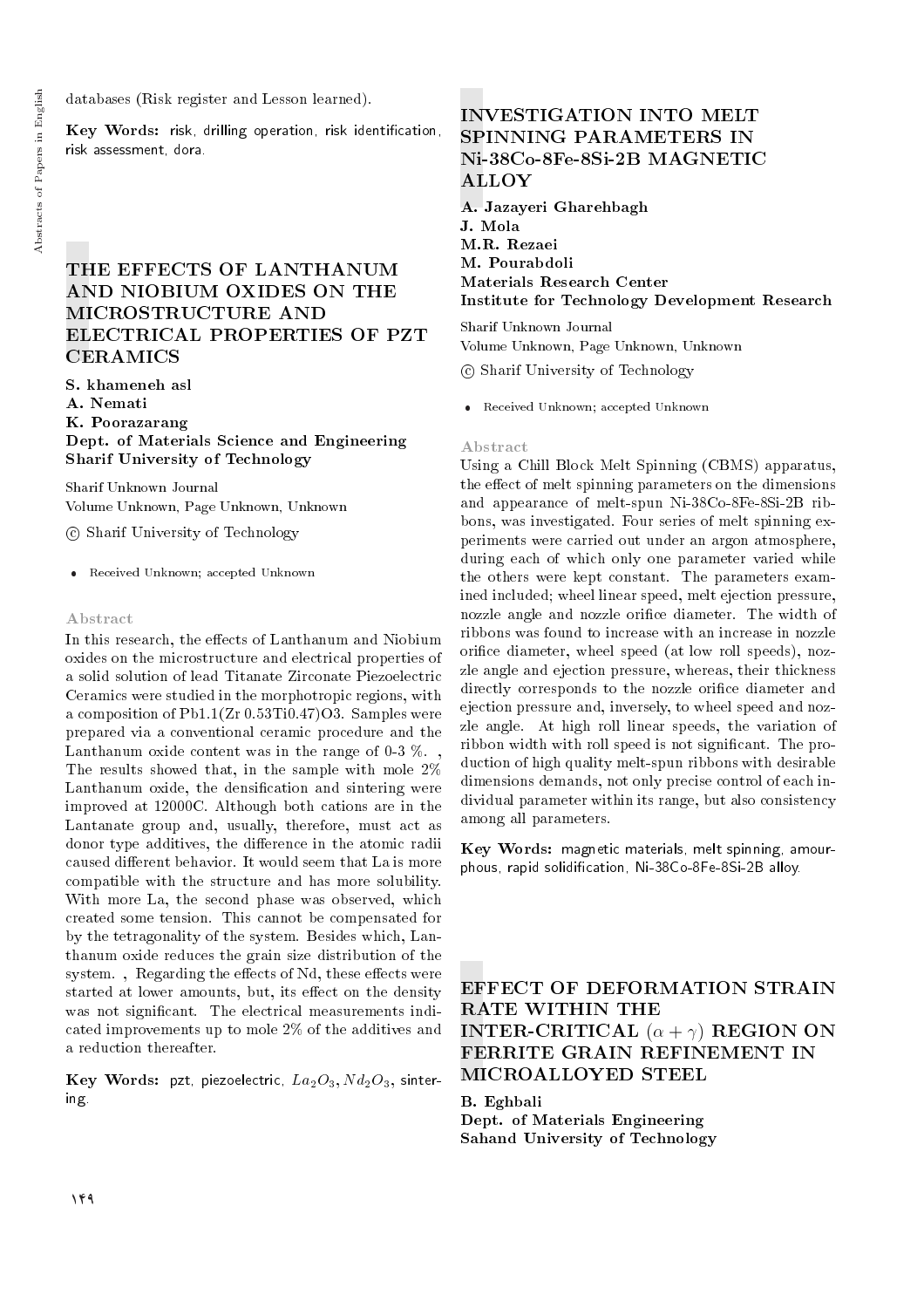## Sharif Unknown Journal Volume Unknown, Page Unknown, Unknown

## c Sharif University of Technology

Received Unknown; accepted Unknown

#### Abstract

In the present research, a warm torsion testing technique was carried out on low carbon Nb-Ti microalloyed steel. The schedule was conducted in a two phase  $(\alpha + \gamma)$  region. The effect of the deformation strain rate on the mechanism of dynamic softening and grain re finement of ferrite during the warm deformation was investigated. The physical processes that occur during deformation were studied by analyzing the true stresstrue strain flow curves of ferrite. Examination of the microstructural evolution was carried out by optical microscopy. The mechanism of the equiaxed fine ferrite grains (EFG) formation was investigated by means of high resolution electron back scattered diffraction (EBSD) measurements. This was carried out using a Field Emission Gun Leo Scanning Electron Microscope. Microstructural studies show that equiaxed fine ferrite grains are produced during deformation within the intercritical  $(\alpha + \gamma)$  region. The EBSD results show that, as the strain rate increases, the percentage of high angle boundaries increases and that of low angle boundaries decreases. It was considered that the dynamical formation of new fine grains was caused by continuous dynamic recrystallization (CDRX) of ferrite. With increasing strain rate, the EFG size of the ferrite reduces and its volume fraction increases. These implied that increasing the strain rate has a positive effect on the CDRX process of ferrite.

Key Words: microalloyed steel, thermomechanical treatment, torsion test, strain rate, ferrite.

## HIGH TEMPERATURE MECHANICAL PROPERTIES OF FERRITE-BAINITE DUAL PHASE STEELS

M. R. Akbarpour Materials and Energy Research Centre (MERC) A. A. Ekrami Dept. of Materials Science and Engineering Sharif University of Technology

Sharif Unknown Journal Volume Unknown, Page Unknown, Unknown

c Sharif University of Technology

Received Unknown; accepted Unknown

#### Abstract

In this research, high bainite dual phase steels, with different ferrite volume fractions, was produced by the proper heat treatment of AISI 4340 steel. Dual phase steels have been subjected to tension tests at different temperatures, from 25  $\mathbb{C}^{\circ}$  to 500  $\mathbb{C}^{\circ}$ , with different strain rates, in order to investigate the effect of temperature on their mechanical properties. The tensile test data were analysed according to the Hollomon equation and it was found that this steel has two stages of work hardening. The effect of ferrite volume fraction, temperature and strain rate on work hardening exponent, strength coefficient and onset strain of stage II of the work hardening were investigated. Results showed negative strain rate sensivity and peaks in work hardening at intermediate temperatures, which were identified as two manifestations of dynamic strain aging. Also, the work hardening analysis of flow stress data revealed that, in the DSA regime, the onset strain of stage II work hardening was athermal. Finally, variations of these parameters, with differing ferrite volume fractions, were used to rationalize the deformation mechanisms activated at different stages.

Key Words: dual phase steels, ferrite, bainite, work hardenning, strain rate, dynamic strain aging.

## NUMERICAL ANALYSIS FOR THE EFFECT OF BEDDING PLANES ON BLAST WAVE PROPAGATION

H. Bakhshandeh Amnieh Dept. of Mining University of Kashan A. Javaherian Inst.of Geophysics University of Tehran K. Najmi Bistun Rock Mechanics Services Co.

Sharif Unknown Journal Volume Unknown, Page Unknown, Unknown

c Sharif University of Technology

Received Unknown; accepted Unknown

#### Abstract

Blast wave propagation in a granite rock mass and its interaction with existing discontinuities are simulated and studied by means of UDEC software. For this purpose, a blast shock wave is simplied as a triangular pulse, with the specific maximum pressure of 16.5 GPa and time duration of 0.01 to 0.08msec, which was placed in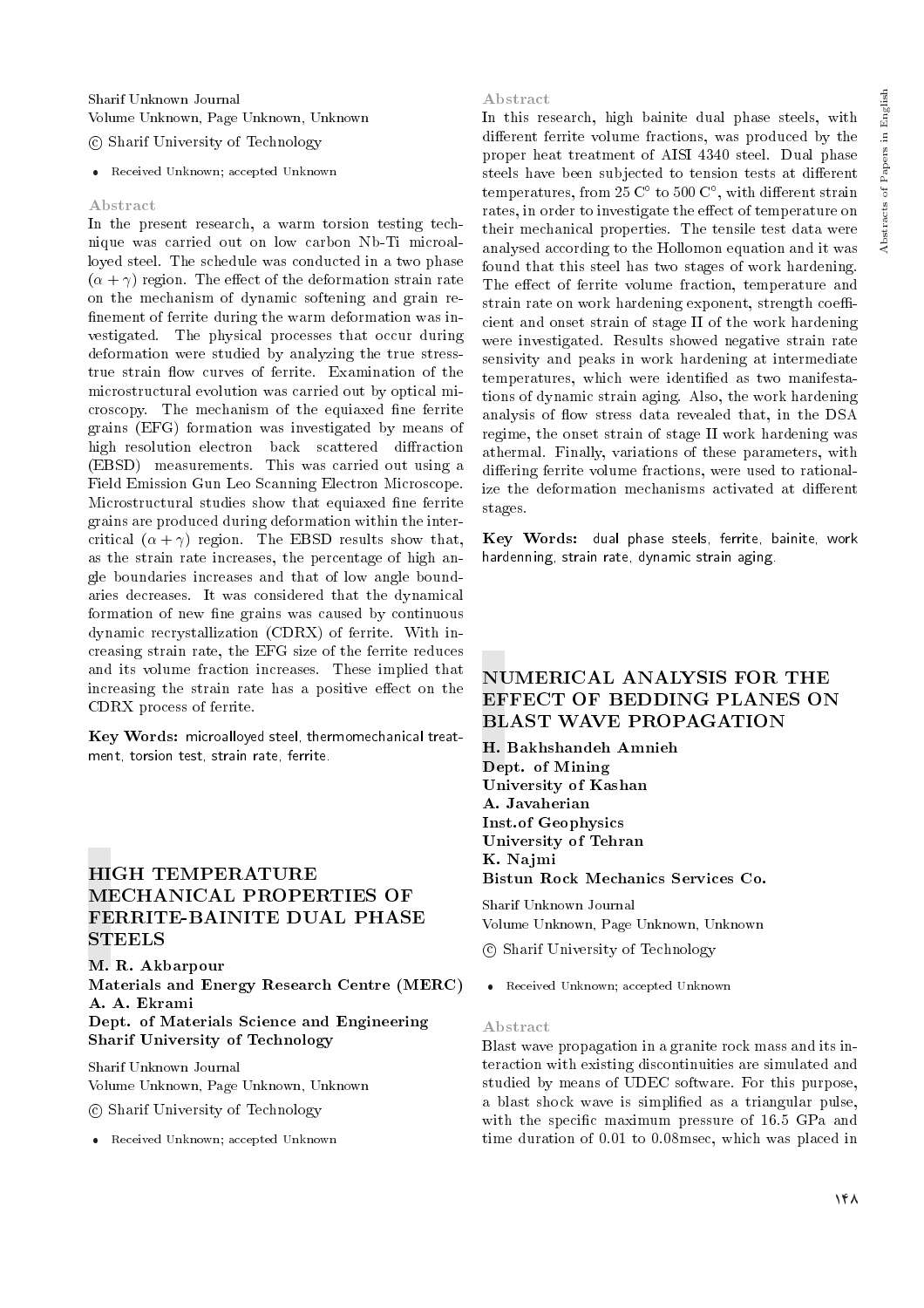a 200 mm diameter blasthole. Results of the numerical analysis along the discontinuity are compared with both field results and the Dowding empirical formulae. A relatively good correlation is observed between numerical analysis results and field data.

Key Words: blast wave propagation, numerical analysis, discontinuity, bedding plane.

## DISPLACEMENT BASED BACK ANALYSIS OF SIAH BISHEH PUMPED STORAGE POWERHOUSE CAVERN BY MEANS OF DISTINCT ELEMENT METHOD

M. Sharifzadeh M. Ghorbani

Dept. of Mining, Metallurgy and Petroleum Engineering Amirkabir University of Technology R. Masoudi Tablieh Construction Co. M. Shari Dept. of Mining, Metallurgy and Petroleum Engineering Amirkabir University of Technology

Sharif Unknown Journal Volume Unknown, Page Unknown, Unknown

c Sharif University of Technology

Received Unknown; accepted Unknown

#### Abstract

Back analysis is a practical engineering tool to evaluate geomechanical parameters of underground and surface structures, based on field measurements of some key variables such as displacements, strains and stresses. These parameters are necessary for the stability analysis and design of a support system for geostructures. The Siah Bisheh powerhouse cavern is located in a discontinuous media. Considering the block size, pattern and spacing of the discontinuities, a 3 dimensional distinct element analysis was performed. In this study, a displacement based direct back analysis of a powerhouse cavern, on the basis of a univariate optimization algorithm, were applied, and the optimized geomechanical parameters of the powerhouse confining rock masses were obtained. Numerical modeling results are in good agreement with measured displacements using extensometers, which confirm the numerical modeling and back analysis results. Then, the ordinary analysis of a powerhouse cavern under natural conditions, using back analysis results, was done. The results of the analysis show that a powerhouse cavern is stable under natural conditions and the existing support system has a suitable efficiency that could effectively control displacements. Finally, the powerhouse cavern long term stability under a saturated condition was analyzed. Results of the analysis show that, after lower dam impounding, considering the vicinity of the powerhouse cavern to the lower dam reservoir, the pore water pressure and uplift pressure in discontinuities around the powerhouse cavern will rise and tend to the local failure of the powerhouse cavern. To prevent powerhouse failing and guarantee long term stability, a cut off curtain was proposed.

Key Words: back analysis, powerhouse cavern, distinct element method, extensometers, SiahBisheh.

# INVESTIGATION INTO THE INHABITATION OF DI-AND TRI-ETANOL AMIN ON THE CORROSION OF STEEL IN CONCRETE ENVIRONMENTS

A. Afshar

Dept. of Materials Science and Engineering Sharif University of Technology M. Yari Dept. of Materials Engineering Science and Research Branch Islamic Azad University B. Rassekh Dept. of Materials Engineering Science and Research Branch Islamic Azad University

Sharif Unknown Journal Volume Unknown, Page Unknown, Unknown

c Sharif University of Technology

Received Unknown; accepted Unknown

#### Abstract

The existence of cracks in reinforced concrete and the penetration of corrosive agents increase the risk of pitting attacks in steel rods. In this paper, inhabitation efficiency and the ability to control the pitting by TEA and DEA organic inhibitors by electrochemical measurements, was studied. The results show that TEA in 0.4 % vol. and DEA in 0.2 % vol. are in an optimum inhibition condition. The lower inhabitation efficiency, with